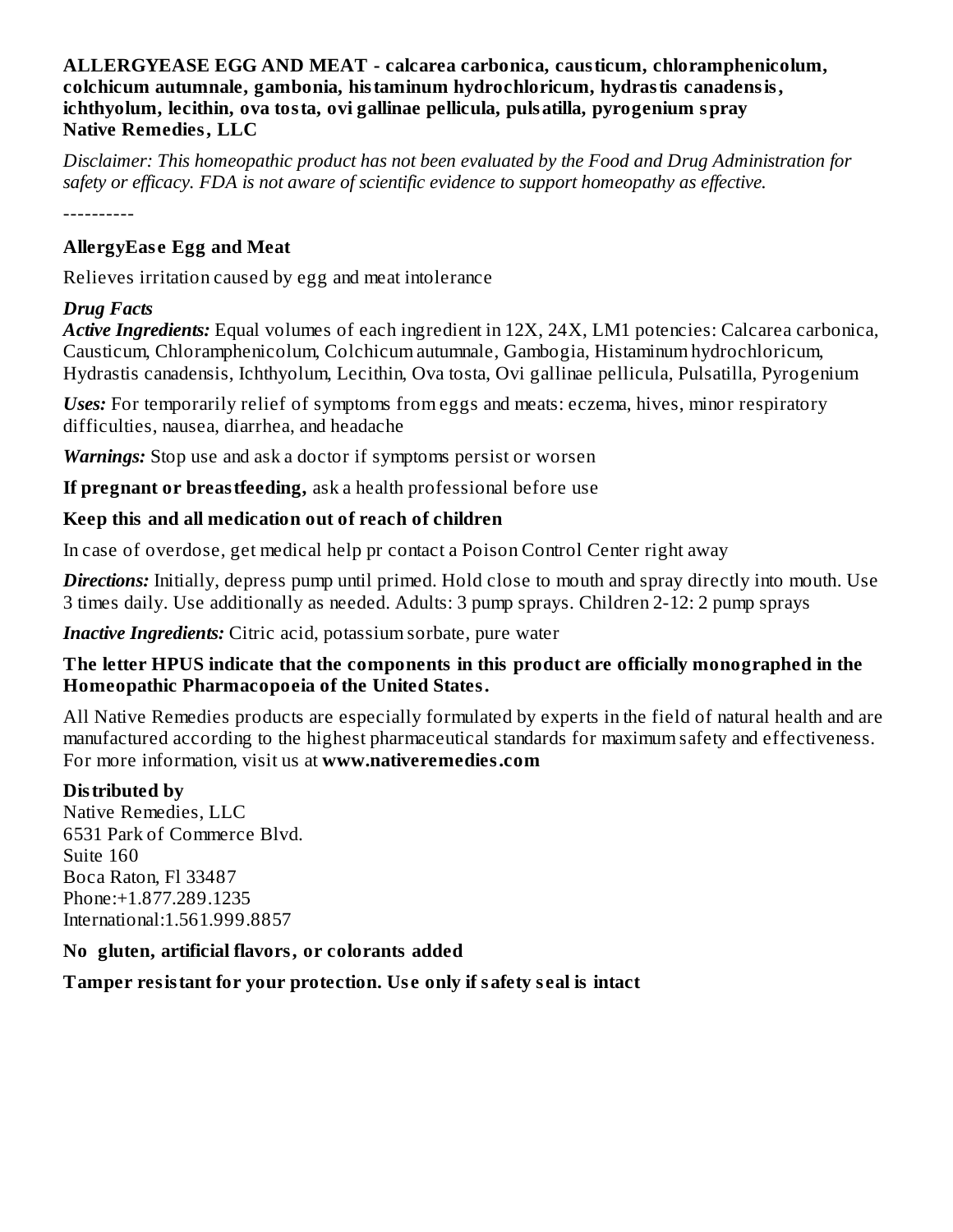

# **ALLERGYEASE EGG AND MEAT**

calcarea carbonica, causticum, chloramphenicolum, colchicum autumnale, gambonia, histaminum hydrochloricum, hydrastis canadensis, ichthyolum, lecithin, ova tosta, ovi gallinae pellicula, pulsatilla, pyrogenium spray

| <b>Product Information</b> |                |                    |               |  |  |
|----------------------------|----------------|--------------------|---------------|--|--|
| Product Type               | HUMAN OTC DRUG | Item Code (Source) | NDC:68703-121 |  |  |
| Route of Administration    | ORAL           |                    |               |  |  |

| <b>Active Ingredient/Active Moiety</b>                                                                                       |                                           |                           |  |  |
|------------------------------------------------------------------------------------------------------------------------------|-------------------------------------------|---------------------------|--|--|
| <b>Ingredient Name</b>                                                                                                       | <b>Basis of Strength</b>                  | Strength                  |  |  |
| <b>OYSTER SHELL CALCIUM CARBONATE, CRUDE (UNII: 2E32821G61) (OYSTER</b><br>SHELL CALCIUM CARBONATE, CRUDE - UNII:2E32821G6I) | OYSTER SHELL CALCIUM<br>CARBONATE, CRUDE  | 12 $[hp_X]$<br>in $59$ mL |  |  |
| CAUSTICUM (UNII: DD5FO1WKFU) (CAUSTICUM - UNII:DD5FO1WKFU)                                                                   | <b>CAUSTICUM</b>                          | 12 $[hp_X]$<br>in 59 mL   |  |  |
| CHLORAMPHENICOL (UNII: 66974FR9Q1) (CHLORAMPHENICOL - UNII:66974FR9Q1) CHLORAMPHENICOL                                       |                                           | 12 $[hp_X]$<br>in 59 mL   |  |  |
| <b>COLCHICUM AUTUMNALE BULB (UNII: 993QHL78E6) (COLCHICUM AUTUMNALE</b><br>BULB - UNII:993QHL78E6)                           | <b>COLCHICUM AUTUMNALE</b><br><b>BULB</b> | 12 $[hp_X]$<br>in $59$ mL |  |  |
| GAMBO GE (UNII: 7556 HJ 7587) (GAMBO GE - UNII: 7556 HJ 7587)                                                                | <b>GAMBOGE</b>                            | 12 $[hp_X]$<br>in $59$ mL |  |  |
| HISTAMINE DIHYDRO CHLORIDE (UNII: 3PO A0 Q 644U) (HISTAMINE -<br>UNII:820484N8I3)                                            | <b>HISTAMINE</b><br>DIHYDROCHLORIDE       | 12 $[hp_X]$<br>in 59 mL   |  |  |
| GOLDENSEAL (UNII: ZW3Z11D0JV) (GOLDENSEAL - UNII:ZW3Z11D0JV)                                                                 | <b>GOLDENSEAL</b>                         | $12$ [hp_X]<br>in $59$ mL |  |  |
| ICHTHAMMOL (UNII: NQ14646378) (ICHTHAMMOL - UNII:NQ14646378)                                                                 | <b>ICHTHAMMOL</b>                         | 12 $[hp_X]$<br>in $59$ mL |  |  |
| EGG PHOSPHOLIPIDS (UNII: 1Z74184RGV) (EGG PHOSPHOLIPIDS - UNII:1Z74184RGV) EGG PHOSPHOLIPIDS                                 |                                           | 12 [hp_X]<br>in $59$ mL   |  |  |
| EGG SHELL, COOKED (UNII: 24HBF856C8) (EGG SHELL, COOKED -<br>UNII:24HBF856C8)                                                | EGG SHELL, COOKED                         | $12$ [hp_X]<br>in $59$ mL |  |  |
| ECC SUEL I MEMBRANE (HNH. N7ODD49193) (ECC SUEL I MEMBRANE                                                                   |                                           | $10$ $[hn$ $V]$           |  |  |